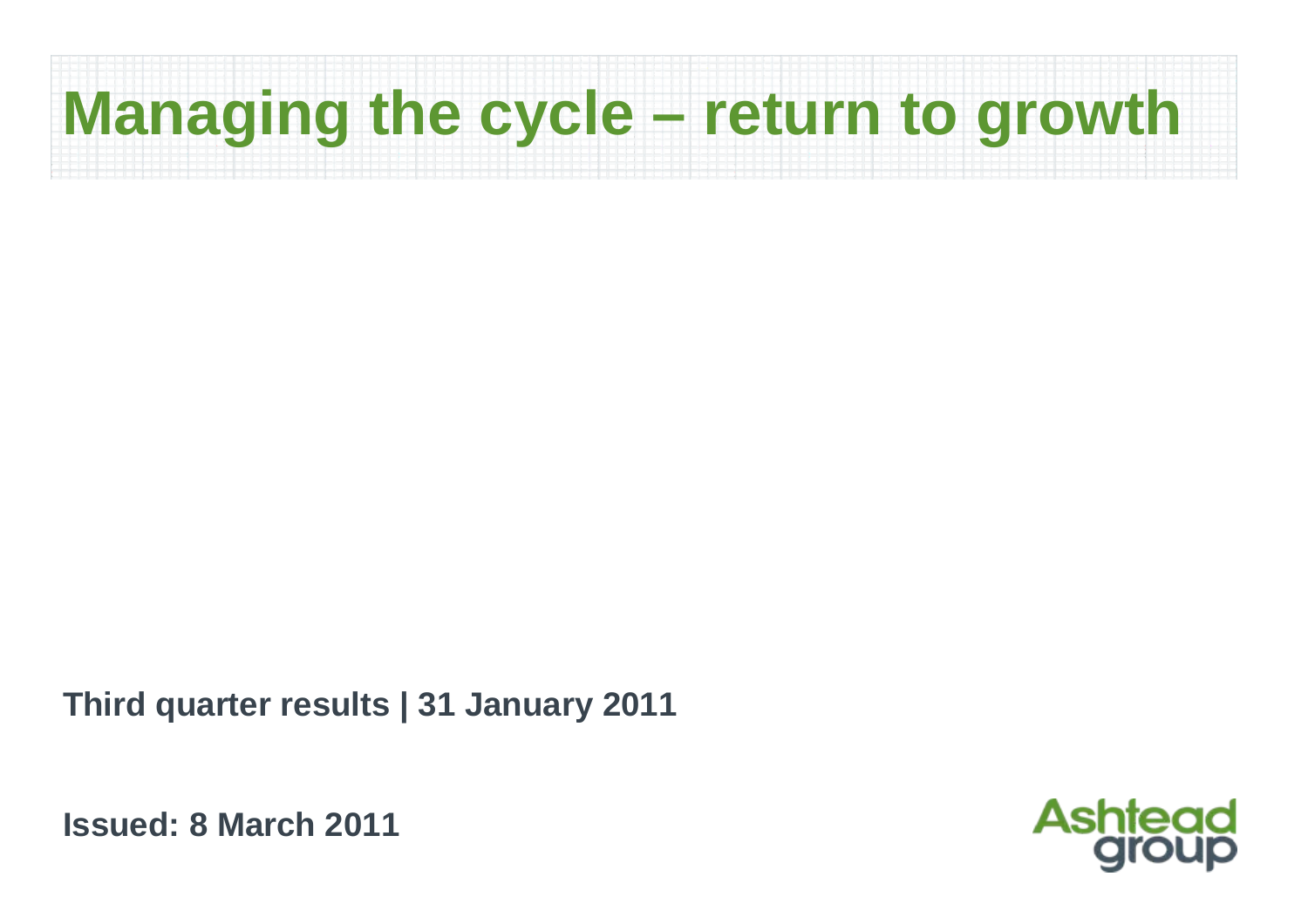### **Legal notice**

This presentation has been prepared to inform investors and prospective investors in the secondary markets about the Group and does not constitute an offer of securities or otherwise constitute an invitation or inducement to any person to underwrite, subscribe for or otherwise acquire securities in Ashtead Group plc or any of its subsidiary companies.

The presentation contains forward looking statements which are necessarily subject to risks and uncertainties because they relate to future events. Our business and operations are subject to a variety of risks and uncertainties, many of which are beyond our control and, consequently, actual results may differ materially from those projected by any forward looking statements.

Some of the factors which may adversely impact some of these forward looking statements are discussed in the Principal Risks and Uncertainties section on pages 23–25 of the Group's Annual Report and Accounts for the year ended 30 April 2010 and in the unaudited results for the third quarter ended 31 January 2011 under "Current trading and outlook" and "Principal risks and uncertainties". Both these reports may be viewed on the Group's website at **www.ashteadgroup.com**

This presentation contains supplemental non-GAAP financial and operating information which the Group believes provides valuable insight into the performance of the business. Whilst this information is considered as important, it should be viewed as supplemental to the Group's financial results prepared in accordance with International Financial Reporting Standards and not as a substitute for them.

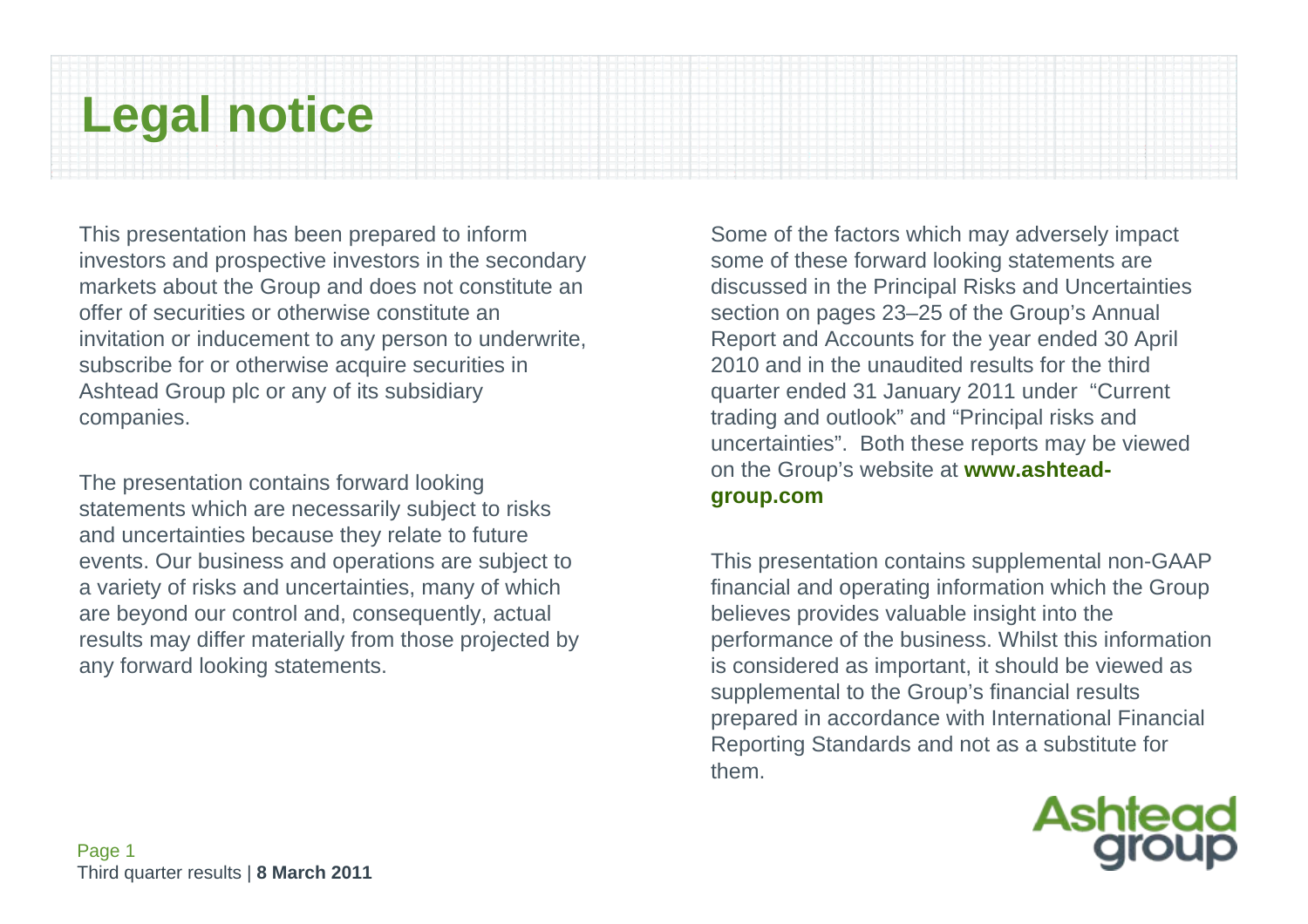

- $\bullet$  Revenue growth accelerated in the third quarter driven by increased rental penetration, more fleet on rent and higher yields
	- 11%1 growth in Sunbelt's Q3 rental revenue
	- $-$  A-Plant returned to growth with Q3 rental revenue rising 2%<sup>1</sup>
- $\bullet$ Leverage reduced to 2.8x EBITDA (April 2010: 3.2x)
- $\bullet$ Strategic acquisition of Empire Scaffold completed in January
- $\bullet$ Outcome for the year expected to be ahead of our earlier expectations

<sup>1</sup> On a billings per day basis

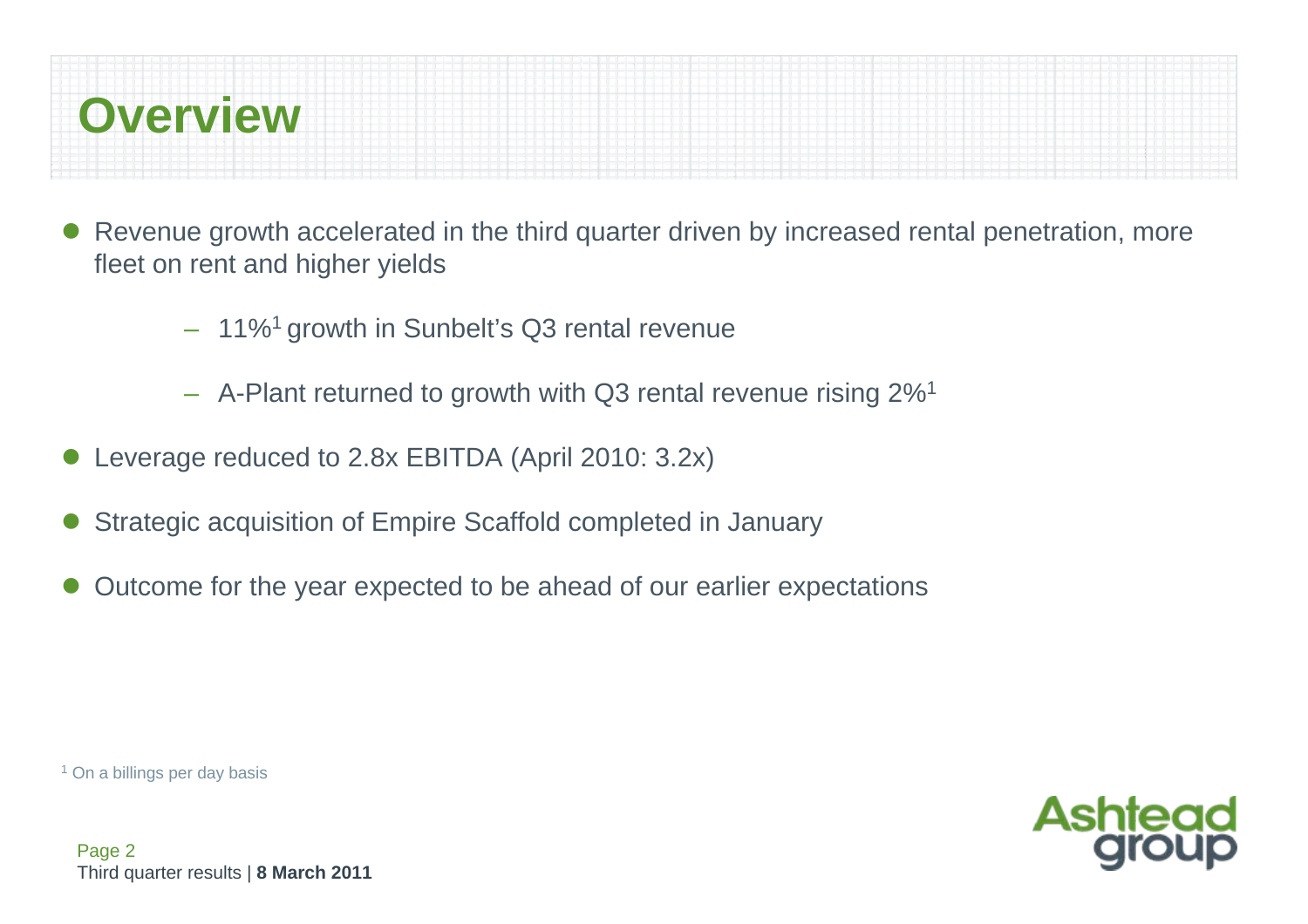### **Q3 Group revenue and profits**

|                                  | Q3                 |               |               |                     |  |  |  |
|----------------------------------|--------------------|---------------|---------------|---------------------|--|--|--|
|                                  | 2010               |               | 2011          |                     |  |  |  |
| $(\text{Em})$                    | <b>As reported</b> | At 2011 rates | <b>Actual</b> | growth <sup>1</sup> |  |  |  |
| <b>Revenue</b>                   | 187                | 192           | 221           | $+15%$              |  |  |  |
| - of which rental                | 172                | 177           | 197           | $+11%$              |  |  |  |
| <b>Operating costs</b>           | (137)              | (141)         | (161)         | $+14%$              |  |  |  |
| <b>EBITDA</b>                    | 50                 | 51            | 60            | $+18%$              |  |  |  |
| Depreciation                     | (46)               | (47)          | (45)          | $-3%$               |  |  |  |
| <b>Operating profit</b>          | 4                  | 4             | 15            | $+233%$             |  |  |  |
| Net interest                     | (16)               | (16)          | (17)          | $-1%$               |  |  |  |
| Loss before tax and amortisation | (12)               | (12)          | (2)           | $+85%$              |  |  |  |
| Earnings per share (p)           | (1.6)              | (1.6)         | (0.2)         | $+87%$              |  |  |  |
|                                  |                    |               |               |                     |  |  |  |
| <b>Margins</b>                   |                    |               |               |                     |  |  |  |
| $-EBITDA$                        | 26.6%              | 26.6%         | 27.3%         |                     |  |  |  |
| - Operating profit               | 2.3%               | 2.3%          | 6.7%          |                     |  |  |  |

 $<sup>1</sup>$  At constant exchange rates</sup>

<sup>2</sup> The results in the table above are the Group's underlying results and are stated before exceptionals, intangible amortisation and fair value remeasurements

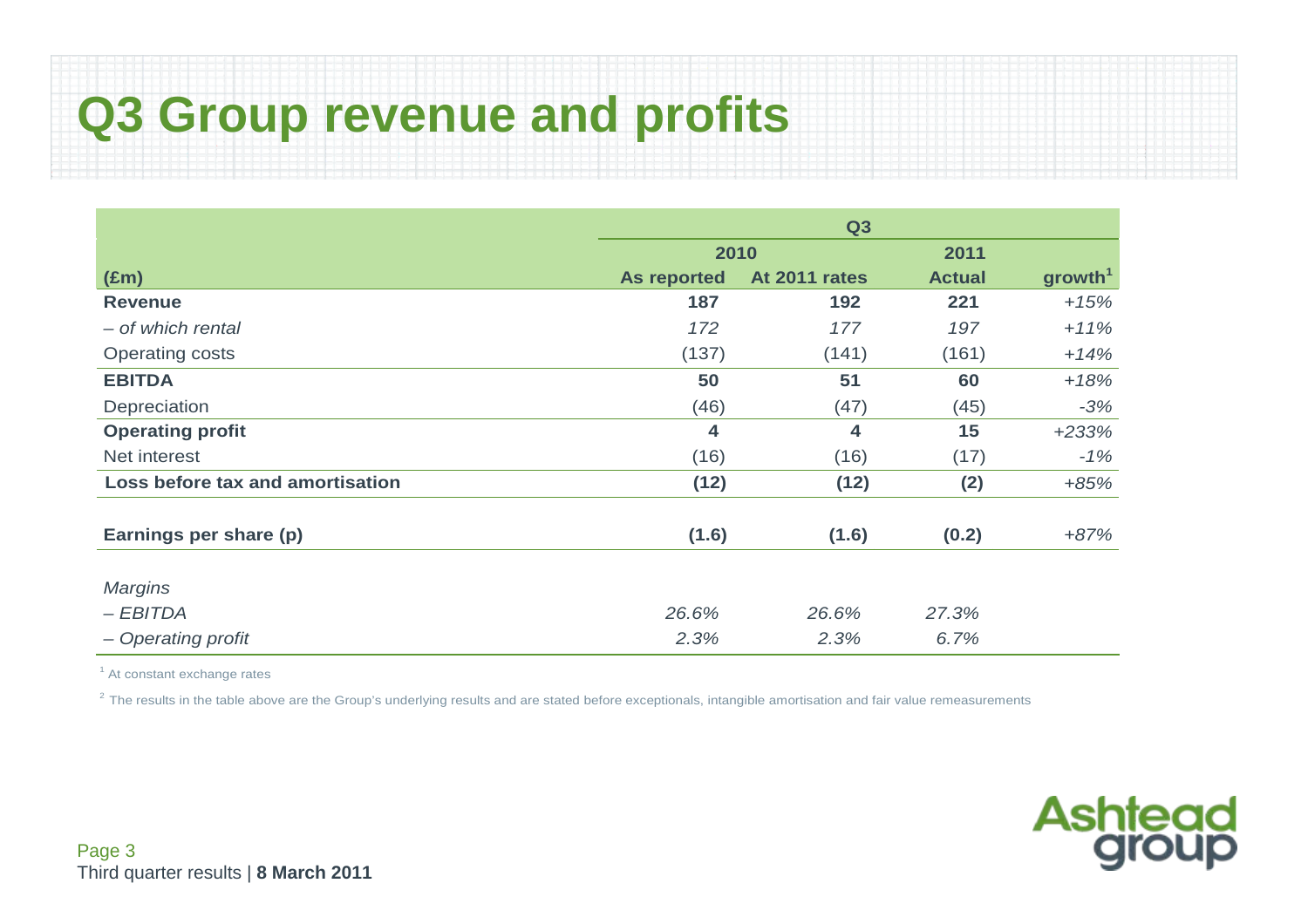### **Nine months Group revenue and profits**

|                                           | <b>Nine months</b> |               |               |                     |  |  |
|-------------------------------------------|--------------------|---------------|---------------|---------------------|--|--|
|                                           |                    | 2010          | 2011          |                     |  |  |
| $(\text{Em})$                             | <b>As reported</b> | At 2011 rates | <b>Actual</b> | growth <sup>1</sup> |  |  |
| <b>Revenue</b>                            | 627                | 652           | 706           | $+8%$               |  |  |
| - of which rental                         | 581                | 605           | 638           | $+5%$               |  |  |
| <b>Operating costs</b>                    | (433)              | (450)         | (485)         | $+8%$               |  |  |
| <b>EBITDA</b>                             | 194                | 202           | 221           | $+9%$               |  |  |
| Depreciation                              | (140)              | (145)         | (140)         | $-4%$               |  |  |
| <b>Operating profit</b>                   | 54                 | 57            | 81            | $+42%$              |  |  |
| Net interest                              | (46)               | (48)          | (53)          | $+9%$               |  |  |
| <b>Profit before tax and amortisation</b> | 8                  | 9             | 28            | $+222%$             |  |  |
|                                           |                    |               |               |                     |  |  |
| Earnings per share (p)                    | 0.6                | 0.7           | 3.7           | +393%               |  |  |
|                                           |                    |               |               |                     |  |  |
| <b>Margins</b>                            |                    |               |               |                     |  |  |
| $-EBITDA$                                 | 30.9%              | 31.0%         | 31.2%         |                     |  |  |
| - Operating profit                        | 8.6%               | 8.7%          | 11.4%         |                     |  |  |

<sup>1</sup> At constant exchange rates

 $2$  The results in the table above are the Group's underlying results and are stated before exceptionals, intangible amortisation and fair value remeasurements

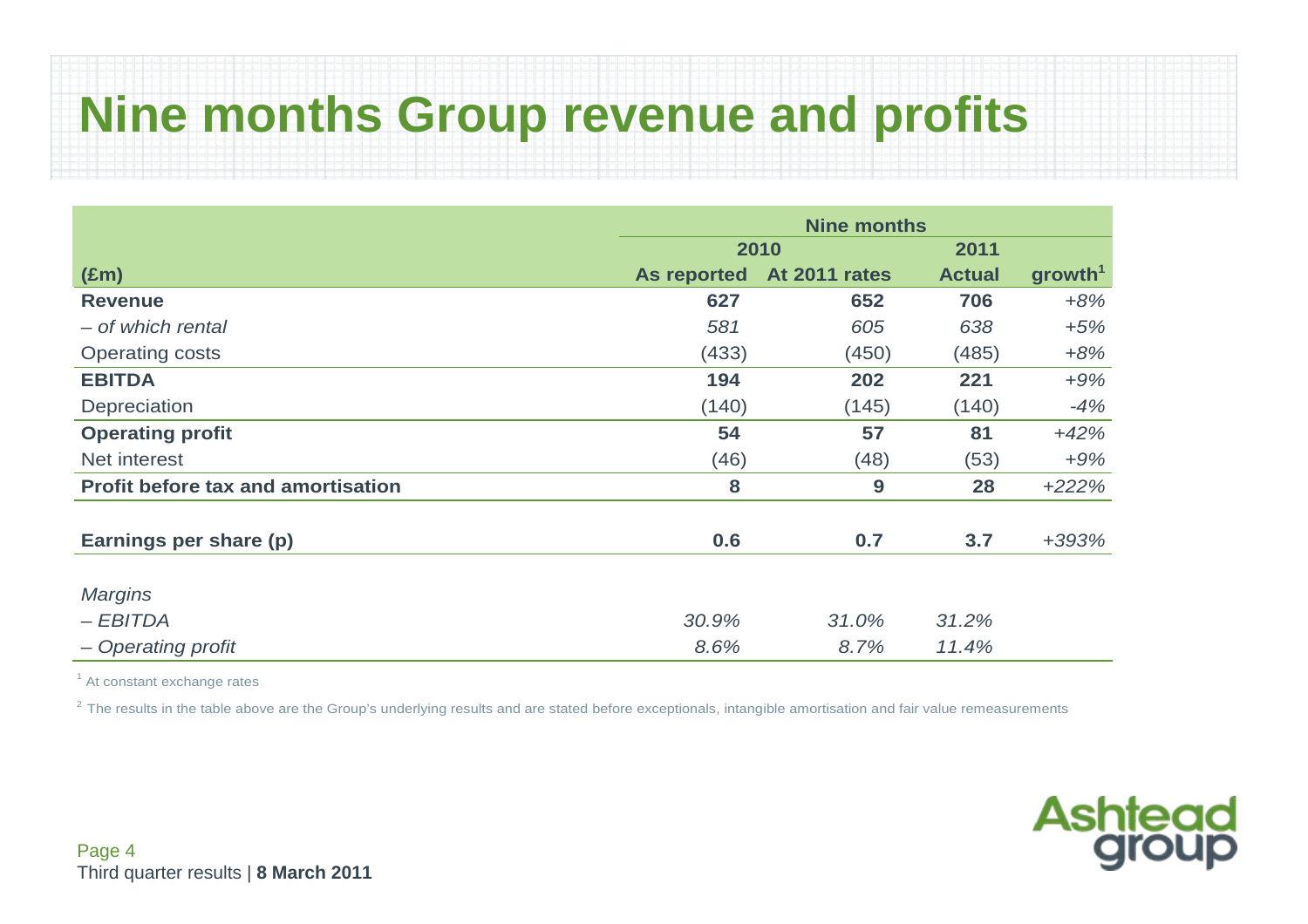# **Q3 Sunbelt revenue and profits**

|                                                    | Q3    |       |               |  |  |
|----------------------------------------------------|-------|-------|---------------|--|--|
| \$m\$                                              | 2010  | 2011  | <b>Change</b> |  |  |
| <b>Revenue:</b>                                    |       |       |               |  |  |
| - rental                                           | 225   | 254   | $+13%$        |  |  |
| - sales of new & used equipment & merchandise      | 20    | 35    | $+73%$        |  |  |
|                                                    | 245   | 289   | $+18%$        |  |  |
| <b>Costs:</b>                                      |       |       |               |  |  |
| - cost of rental, including overheads              | (160) | (175) | $+9%$         |  |  |
| - cost of new & used equipment & merchandise sales | (15)  | (29)  | $+85%$        |  |  |
| <b>EBITDA</b>                                      | 70    | 85    | $+22%$        |  |  |
| Depreciation                                       | (58)  | (56)  | $-3%$         |  |  |
| <b>Operating profit</b>                            | 12    | 29    | $+140%$       |  |  |
|                                                    |       |       |               |  |  |
| <b>Margins</b>                                     |       |       |               |  |  |
| $-EBITDA$                                          | 28.6% | 29.6% |               |  |  |
| - Operating profit                                 | 5.0%  | 10.2% |               |  |  |

The results in the table above are Sunbelt's underlying results and are stated before exceptionals and intangible amortisation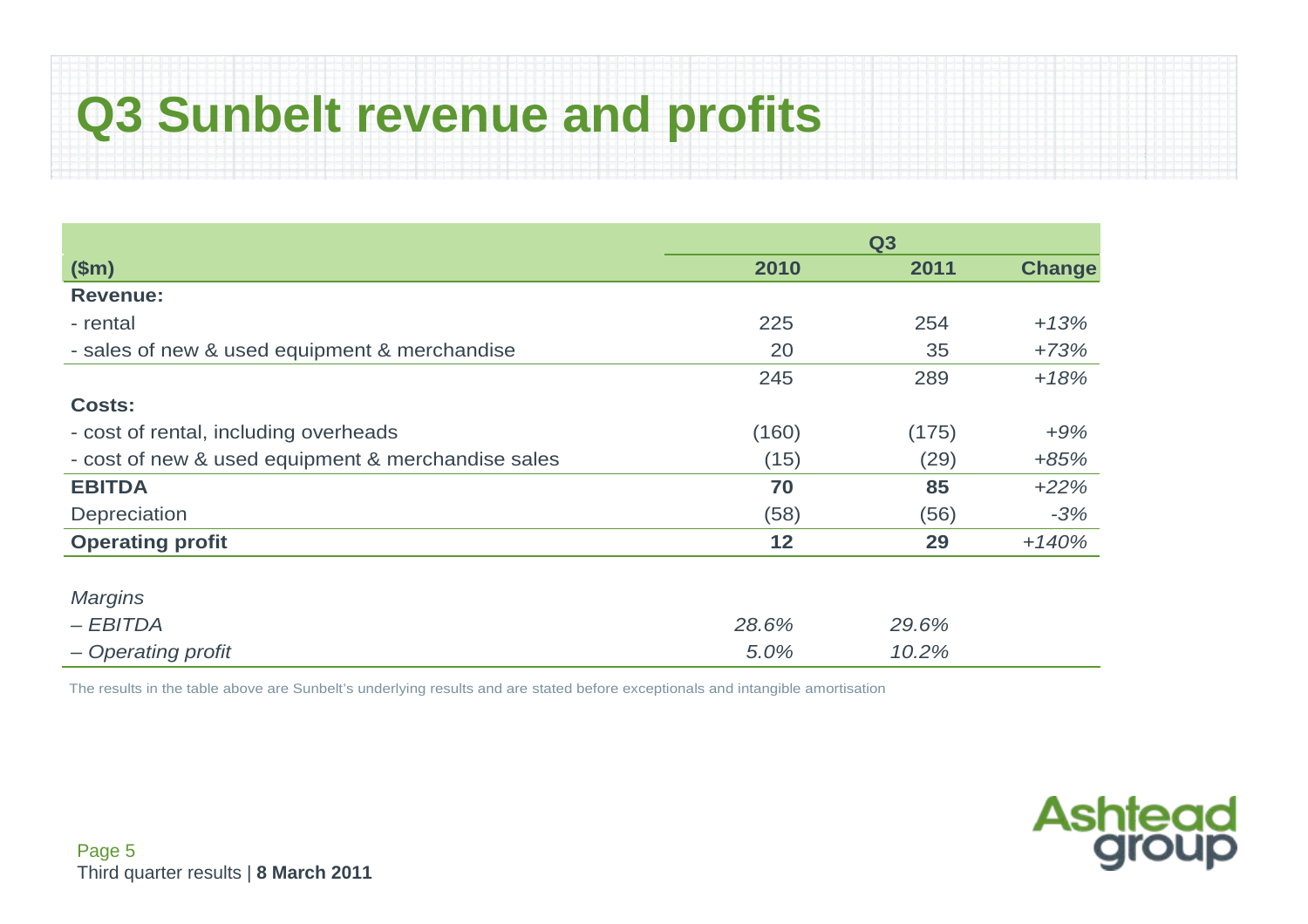**Sunbelt – revenue drivers Continued improvement throughout the year**



**Physical utilisation**



**Year over year change in yield**



**Cumulative sequential change in yield 7% growth in yield in 2011**



Ash

Page 6 Third quarter results | **8 March 2011**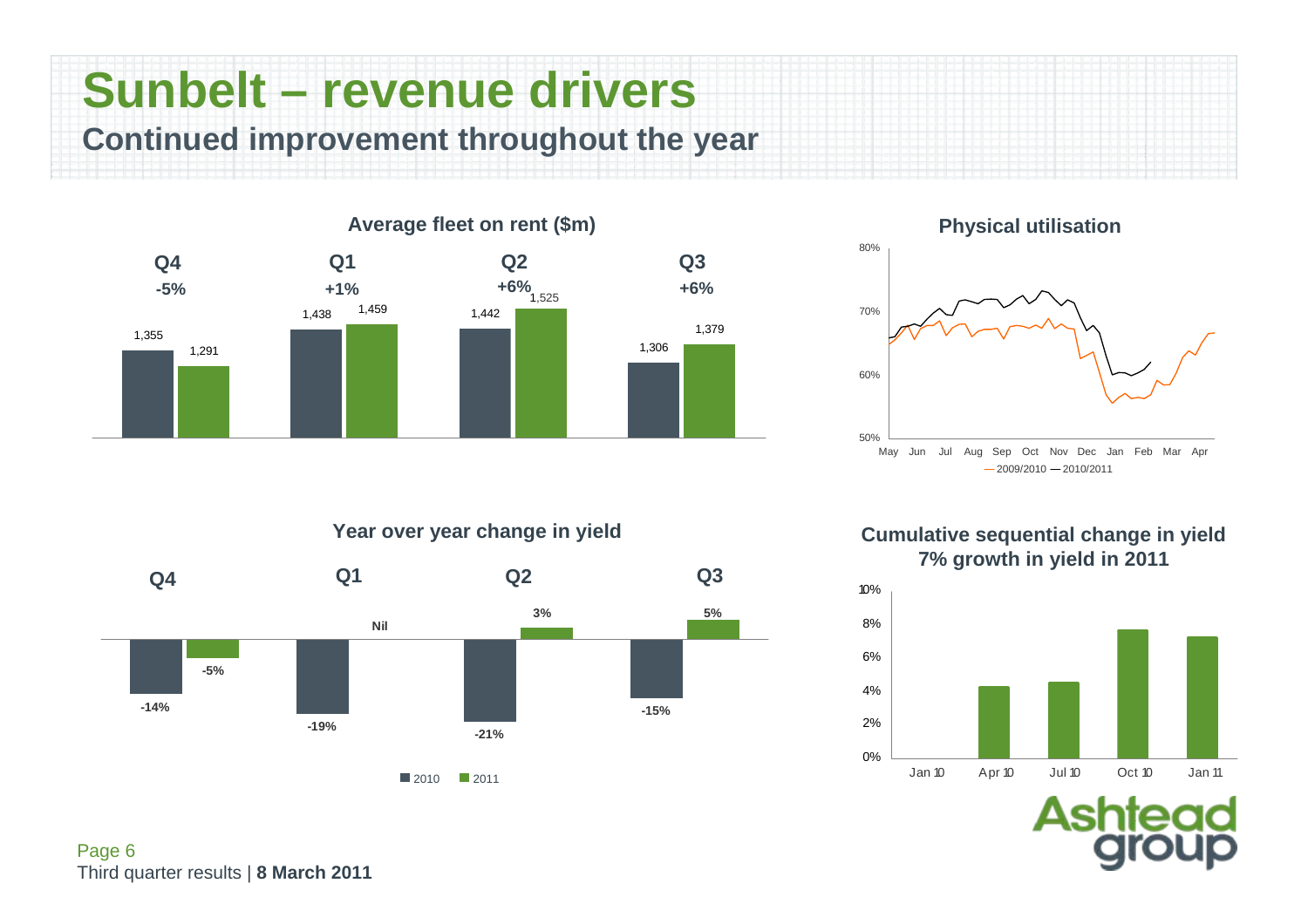# **Q3 A-Plant revenue and profits**

|                                                    | Q3      |         |               |  |  |  |
|----------------------------------------------------|---------|---------|---------------|--|--|--|
| $(\text{Em})$                                      | 2010    | 2011    | <b>Change</b> |  |  |  |
| <b>Revenue:</b>                                    |         |         |               |  |  |  |
| - rental                                           | 35      | 36      | $+4%$         |  |  |  |
| - sales of new & used equipment & merchandise      | 2       | 3       | $+2%$         |  |  |  |
|                                                    | 37      | 39      | $+4%$         |  |  |  |
| <b>Costs:</b>                                      |         |         |               |  |  |  |
| - cost of rental, including overheads              | (27)    | (27)    | $+3%$         |  |  |  |
| - cost of new & used equipment & merchandise sales | (2)     | (3)     |               |  |  |  |
| <b>EBITDA</b>                                      | 8       | 9       | $+7%$         |  |  |  |
| Depreciation                                       | (10)    | (10)    | $-2%$         |  |  |  |
| <b>Operating loss</b>                              | (2)     | (1)     | $+41%$        |  |  |  |
|                                                    |         |         |               |  |  |  |
| <b>Margins</b>                                     |         |         |               |  |  |  |
| $-EBITDA$                                          | 22.4%   | 23.0%   |               |  |  |  |
| - Operating profit                                 | $-4.9%$ | $-2.8%$ |               |  |  |  |

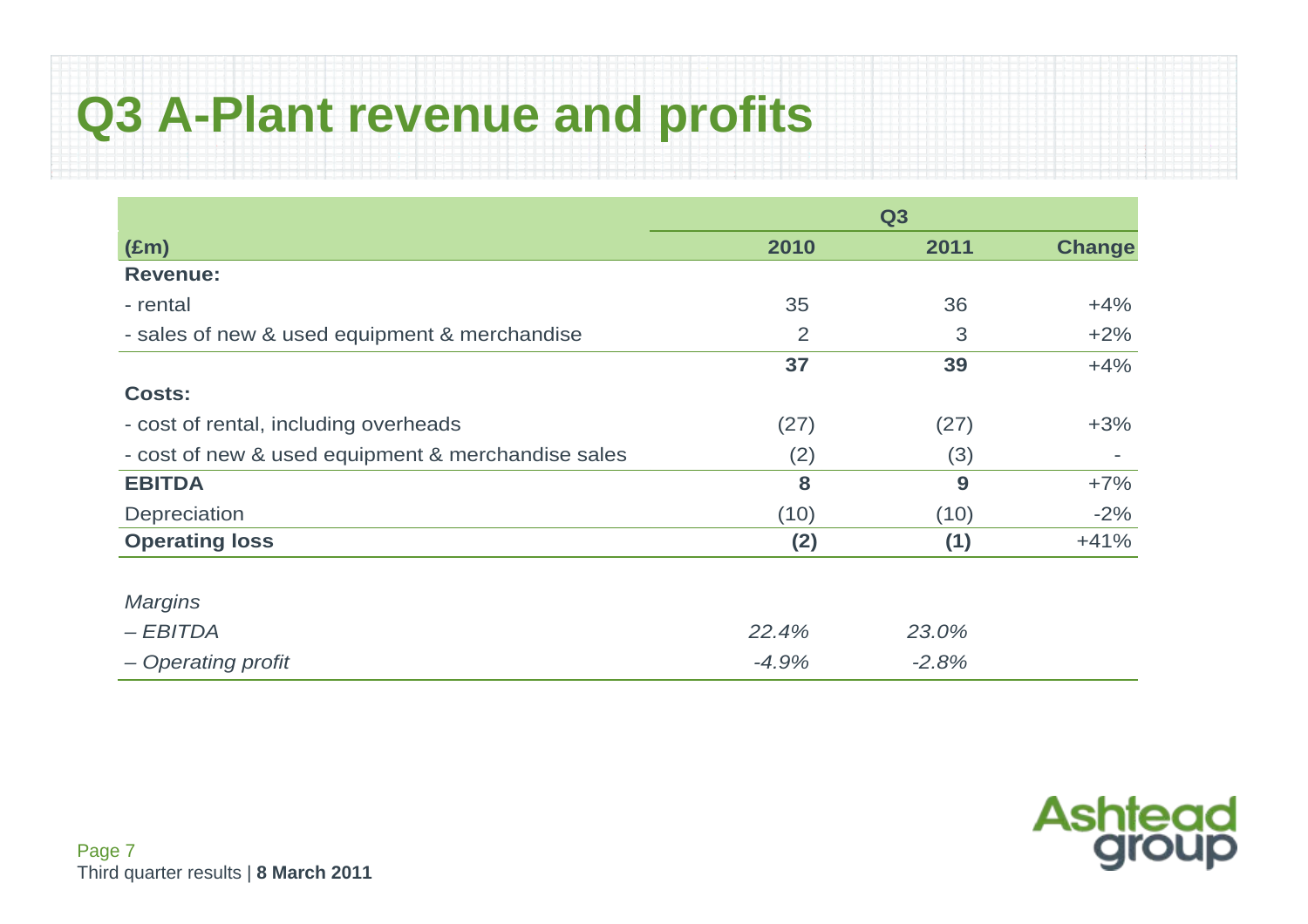### **Revenue drivers – A-Plant Strong fleet on rent continues**



#### **Average fleet on rent (£m)**

#### **Year over year change in yield**



#### **Physical utilisation**



#### **Cumulative sequential change in yield 2% growth in yield in 2011 Q3**



ΔS

Page 8 Third quarter results | **8 March 2011**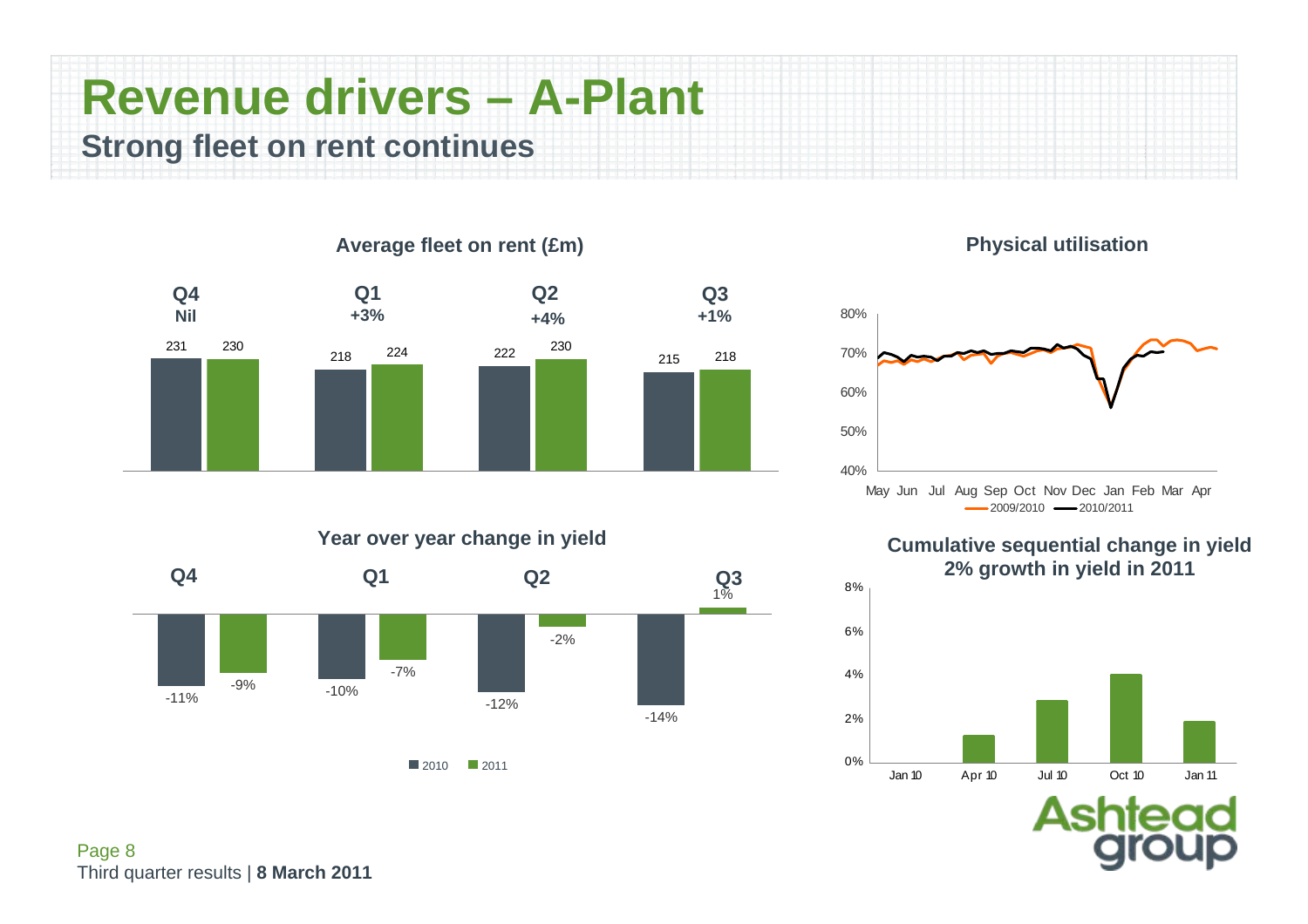

- $\bullet$ A good performance in our seasonally most difficult quarter
- $\bullet$ Continued focus on yields and in line for our spring targets
- $\bullet$ End markets remain fragile but we continue to execute our plans successfully

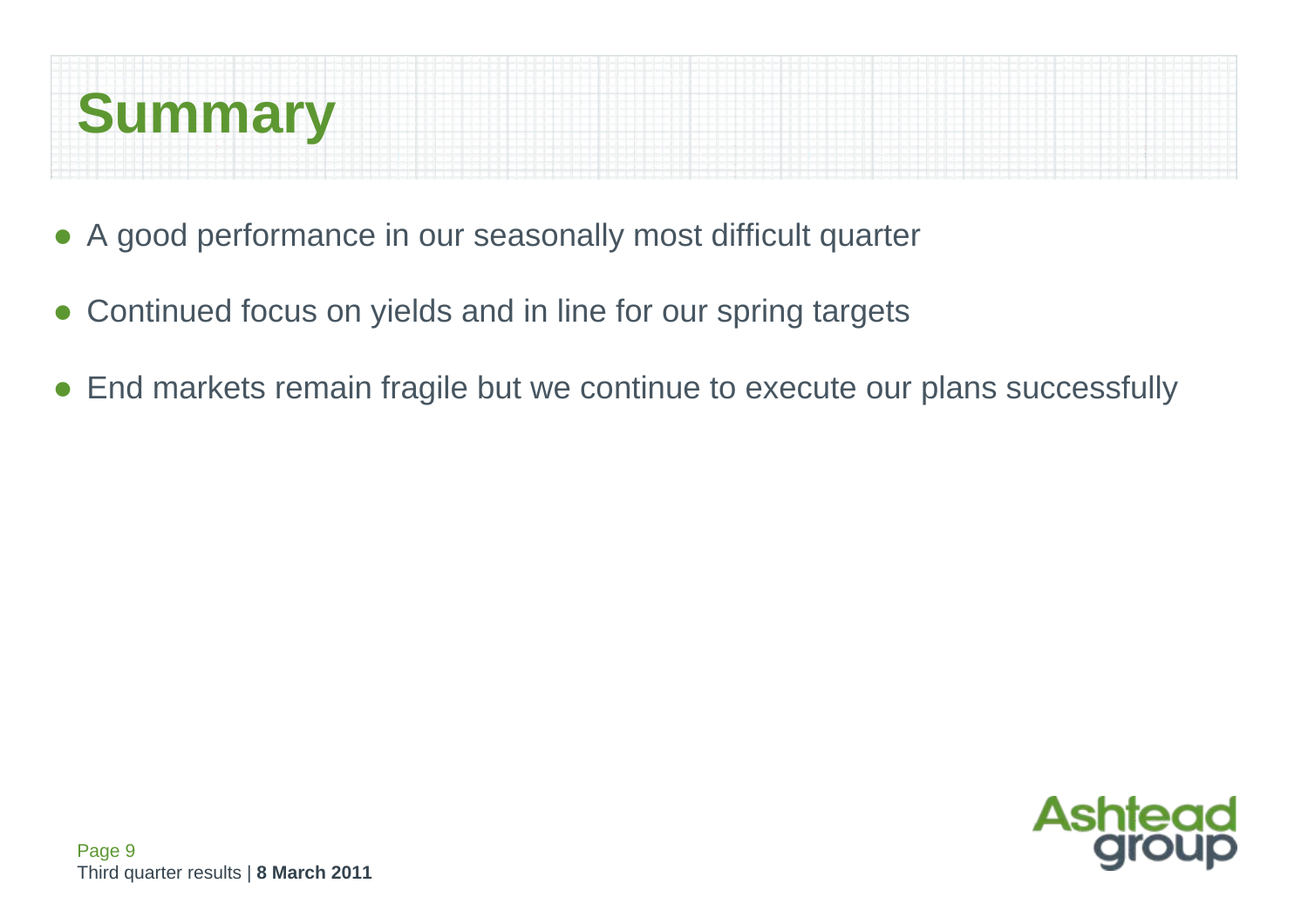



Page 10 Third quarter results | **8 March 2011**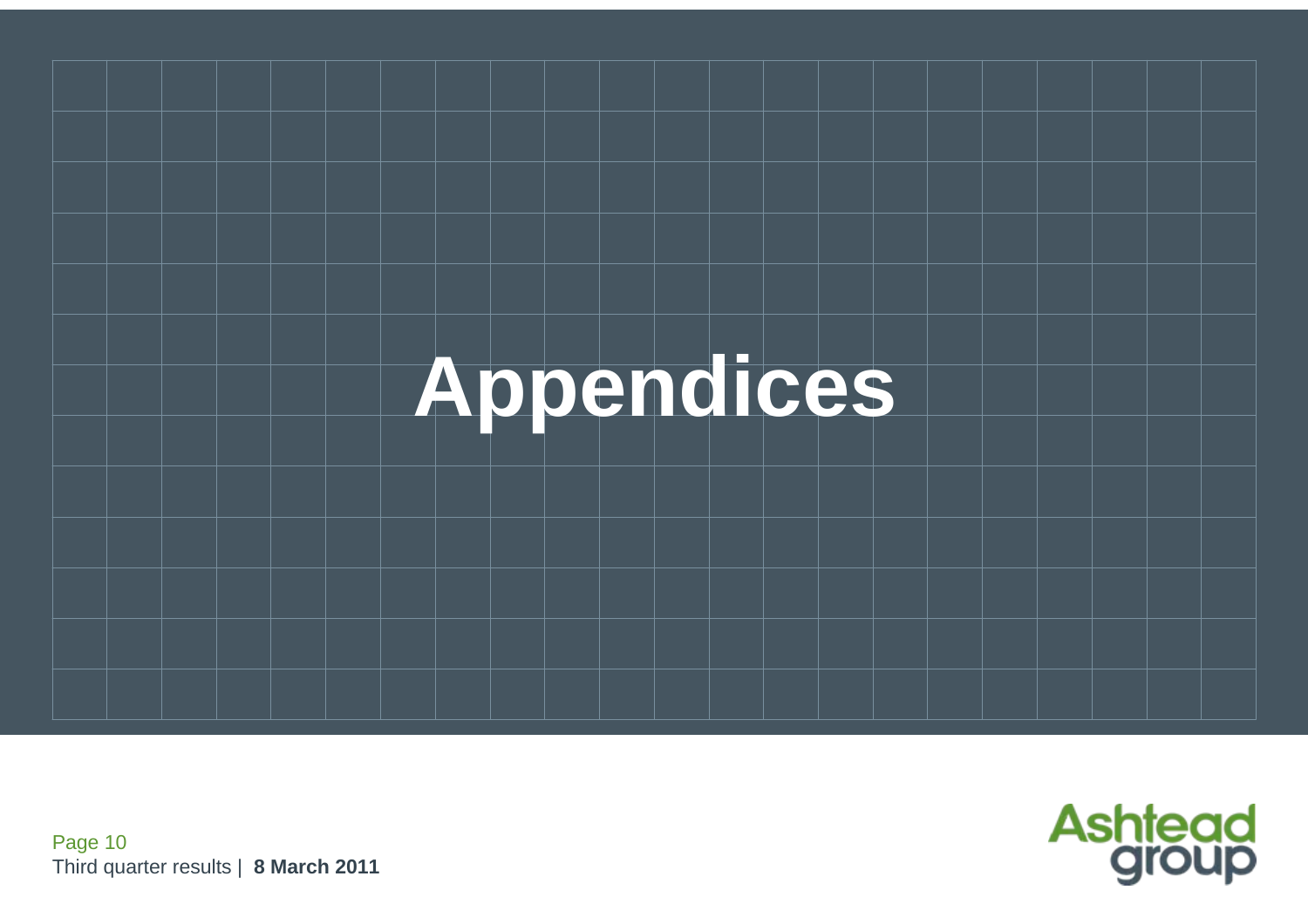### **Nine months financial results**

|                                                    | <b>EBITDA</b><br><b>Revenue</b> |        |                          |       |       | <b>Profit</b> |        |        |         |
|----------------------------------------------------|---------------------------------|--------|--------------------------|-------|-------|---------------|--------|--------|---------|
|                                                    | 2010                            | 2011   | change                   | 2010  | 2011  | change        | 2010   | 2011   | change  |
| Sunbelt (\$m)                                      | 821.3                           | 903.7  | $+10%$                   | 269.4 | 298.0 | $+11%$        | 92.2   | 128.4  | $+39%$  |
|                                                    |                                 |        |                          |       |       |               |        |        |         |
| Sunbelt (£m)                                       | 505.5                           | 584.5  | $+16%$                   | 165.8 | 192.7 | $+16%$        | 56.7   | 83.1   | $+46%$  |
| A-Plant                                            | 121.2                           | 121.2  | $\overline{\phantom{a}}$ | 32.0  | 33.3  | $+4%$         | 1.3    | 3.1    | $+146%$ |
| Group central costs                                | $\sim$                          | $\sim$ | $\overline{\phantom{a}}$ | (4.0) | (5.5) | $+36%$        | (4.1)  | (5.6)  | $+36%$  |
|                                                    | 626.7                           | 705.7  | $+13%$                   | 193.8 | 220.5 | $+14%$        | 53.9   | 80.6   | $+50%$  |
| Net financing costs                                |                                 |        |                          |       |       |               | (45.8) | (52.3) | $+14%$  |
| Profit before tax, remeasurements and amortisation |                                 |        |                          |       |       |               | 8.1    | 28.3   | $+222%$ |
| Fair value remeasurements and amortisation         |                                 |        |                          |       |       |               | (4.2)  | (6.7)  |         |
| Profit before taxation                             |                                 |        |                          |       |       |               | 3.9    | 21.6   |         |
| <b>Taxation</b>                                    |                                 |        |                          |       |       |               | (3.1)  | (7.6)  |         |
| Profit after taxation                              |                                 |        |                          |       |       |               | 0.8    | 14.0   |         |

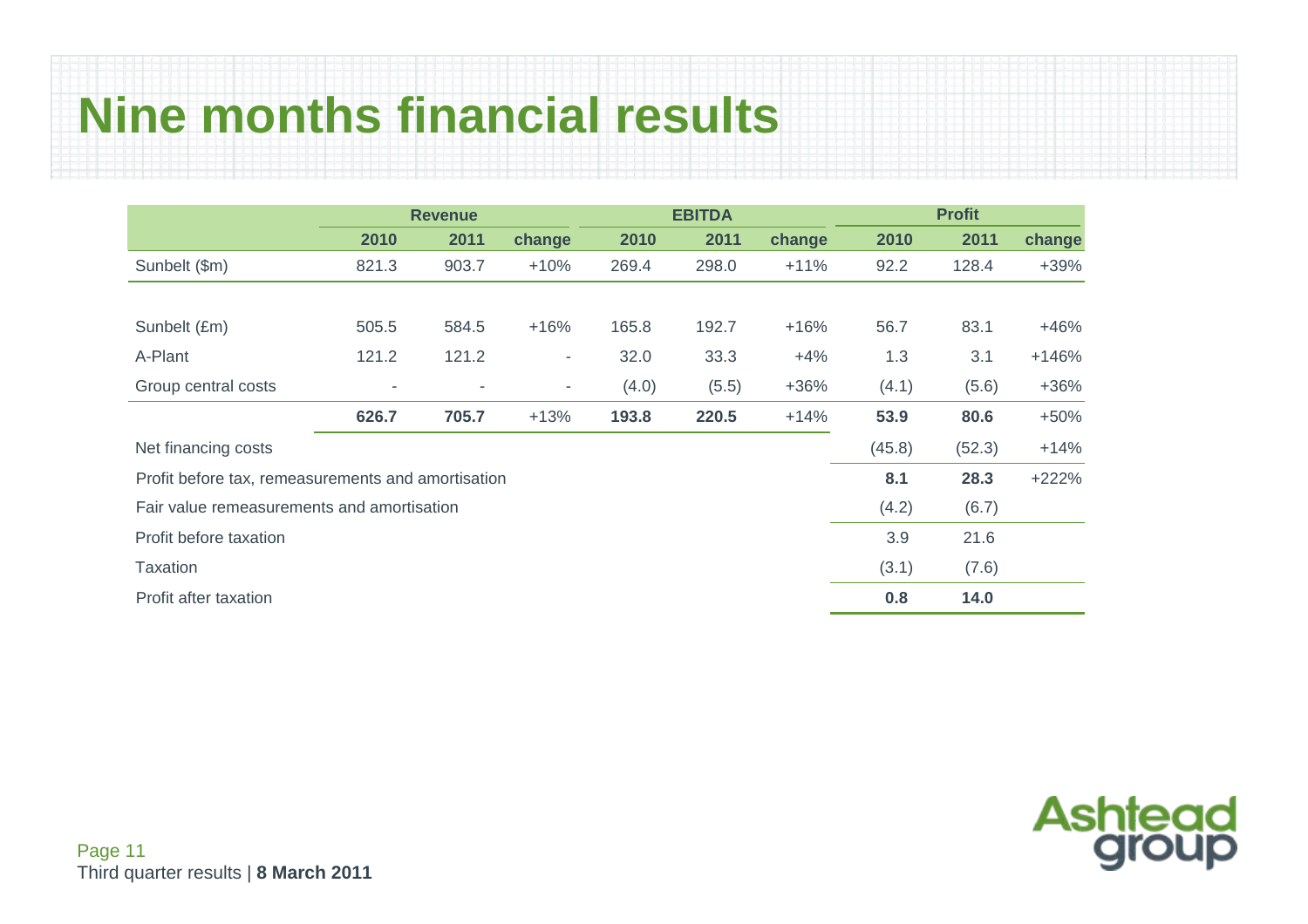### **LTM financial results**

|                                                                  | <b>Revenue</b>           |                          |                          | <b>EBITDA</b> |       |        | <b>Profit</b> |        |         |
|------------------------------------------------------------------|--------------------------|--------------------------|--------------------------|---------------|-------|--------|---------------|--------|---------|
|                                                                  | 2010                     | 2011                     | change                   | 2010          | 2011  | change | 2010          | 2011   | change  |
| Sunbelt (\$m)                                                    | 1,087.5                  | 1,162.9                  | $+7%$                    | 347.6         | 379.4 | $+9%$  | 109.5         | 152.8  | $+40%$  |
|                                                                  |                          |                          |                          |               |       |        |               |        |         |
| Sunbelt (£m)                                                     | 694.9                    | 753.5                    | $+8%$                    | 223.4         | 245.9 | $+10%$ | 72.9          | 99.1   | $+36%$  |
| A-Plant                                                          | 163.9                    | 162.3                    | $-1%$                    | 43.9          | 43.3  | $-1%$  | 2.9           | 3.6    | $+24%$  |
| Group central costs                                              | $\overline{\phantom{a}}$ | $\overline{\phantom{a}}$ | $\overline{\phantom{a}}$ | (5.3)         | (7.4) | $+40%$ | (5.5)         | (7.5)  | $+36%$  |
|                                                                  | 858.8                    | 915.8                    | $+7%$                    | 262.0         | 281.8 | $+8%$  | 70.3          | 95.2   | $+35%$  |
| Net financing costs                                              |                          |                          |                          |               |       |        | (62.4)        | (70.0) | $+12%$  |
| Profit before tax, exceptionals, remeasurements and amortisation |                          |                          |                          |               |       |        | 7.9           | 25.2   | $+219%$ |
| Exceptional items, fair value remeasurements and amortisation    |                          |                          |                          |               |       |        | (34.2)        | (1.7)  |         |
| Profit before taxation                                           |                          |                          |                          |               |       |        | (26.3)        | 23.5   |         |
| <b>Taxation</b>                                                  |                          |                          |                          |               |       |        | 9.5           | (8.2)  |         |
| Profit after taxation                                            |                          |                          |                          |               |       |        | (16.8)        | 15.3   |         |

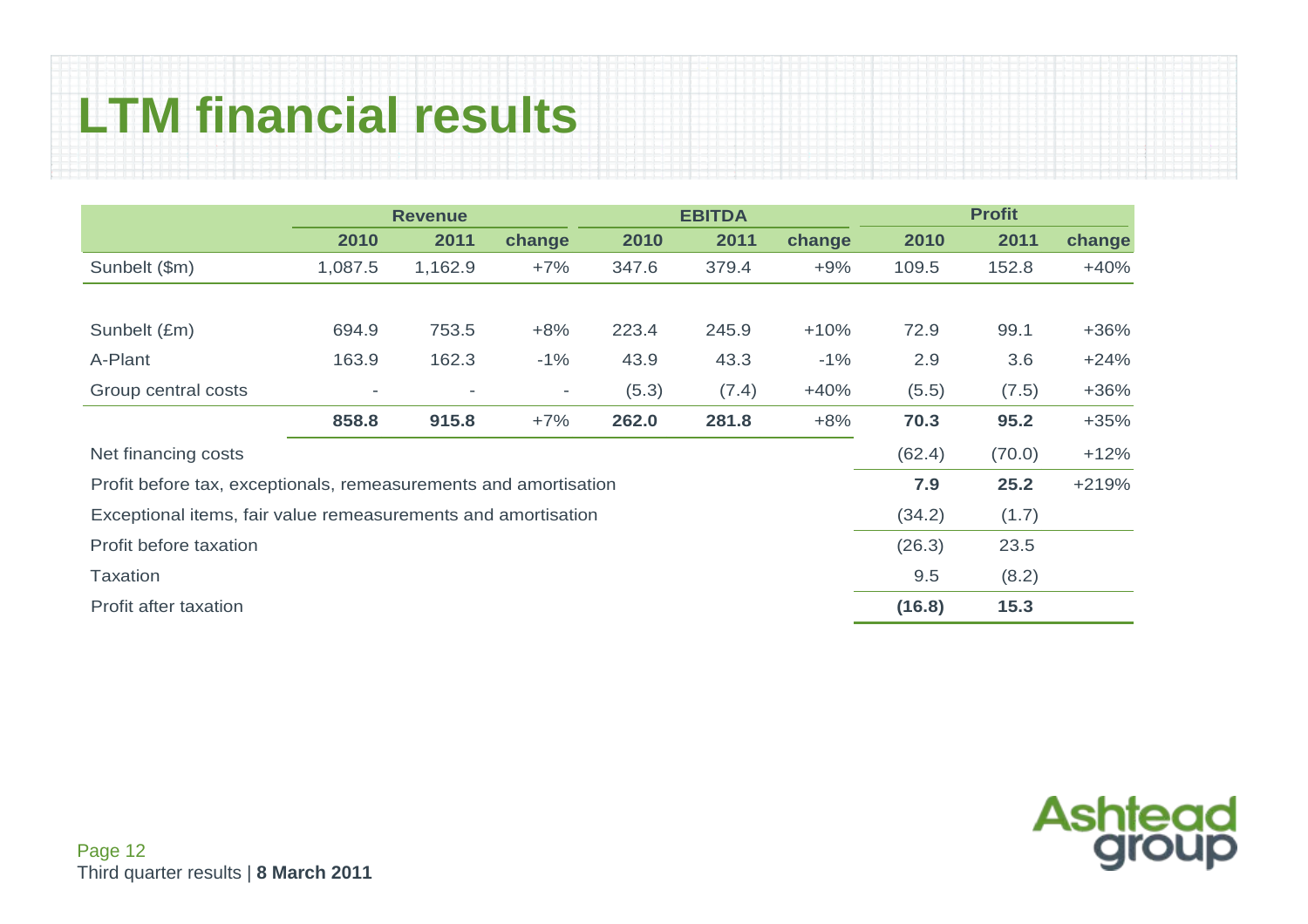## **Stable free cash flow**

|                                                |       |                |                          |                          |       |       |       |       |                          | <b>LTM</b>    |
|------------------------------------------------|-------|----------------|--------------------------|--------------------------|-------|-------|-------|-------|--------------------------|---------------|
| $(\text{Em})$                                  | 2002  | 2003           | 2004                     | 2005                     | 2006  | 2007  | 2008  | 2009  | 2010                     | <b>Jan 11</b> |
| <b>EBITDA before exceptional items</b>         | 185   | 150            | 147                      | 170                      | 225   | 310   | 380   | 359   | 255                      | 282           |
| Cash conversion ratio <sup>1</sup>             | 105%  | 105%           | 95%                      | 97%                      | 96%   | 103%  | 94%   | 104%  | 104%                     | 98%           |
| Cash inflow from operations <sup>2</sup>       | 194   | 157            | 140                      | 165                      | 215   | 319   | 356   | 374   | 266                      | 276           |
| Maintenance capital expenditure                | (117) | (89)           | (83)                     | (101)                    | (167) | (245) | (231) | (236) | (43)                     | (150)         |
| Disposal proceeds                              | 27    | 29             | 32                       | 36                       | 50    | 78    | 93    | 92    | 31                       | 49            |
| Interest and tax                               | (47)  | (40)           | (33)                     | (31)                     | (41)  | (69)  | (83)  | (64)  | (54)                     | (66)          |
| Cash flow before growth investment & excep'ls  | 57    | 57             | 56                       | 69                       | 57    | 83    | 135   | 166   | 200                      | 109           |
| Growth capital expenditure                     | (86)  | (18)           | $\overline{\phantom{a}}$ | (10)                     | (63)  | (63)  | (120) |       |                          |               |
| Exceptional income/(costs)                     | 16    | (8)            | (17)                     | (6)                      | (20)  | (69)  | (10)  | (9)   | (8)                      | (5)           |
| Acquisitions & disposals                       | (3)   | (1)            | 15                       | 1                        | (44)  | (327) | (6)   | 89    | (1)                      | (25)          |
| Cash flow available for equity holders         | (16)  | 30             | 54                       | 54                       | (70)  | (376) | (1)   | 246   | 191                      | 79            |
| Dividends paid                                 | (11)  | (9)            | $\overline{\phantom{a}}$ | ۰                        | (2)   | (7)   | (10)  | (13)  | (13)                     | (15)          |
| Share issues/purchase of own shares            | (2)   | $\blacksquare$ |                          | $\overline{\phantom{a}}$ | 69    | 144   | (24)  | (16)  | $\overline{\phantom{a}}$ |               |
| (Increase)/reduction in net debt from cashflow | (29)  | 21             | 54                       | 54                       | (3)   | (239) | (35)  | 217   | 178                      | 64            |

**Ashtead**<br>group

1 Cash inflow from operations as a percentage of EBITDA before exceptionals

2 Before fleet changes and exceptionals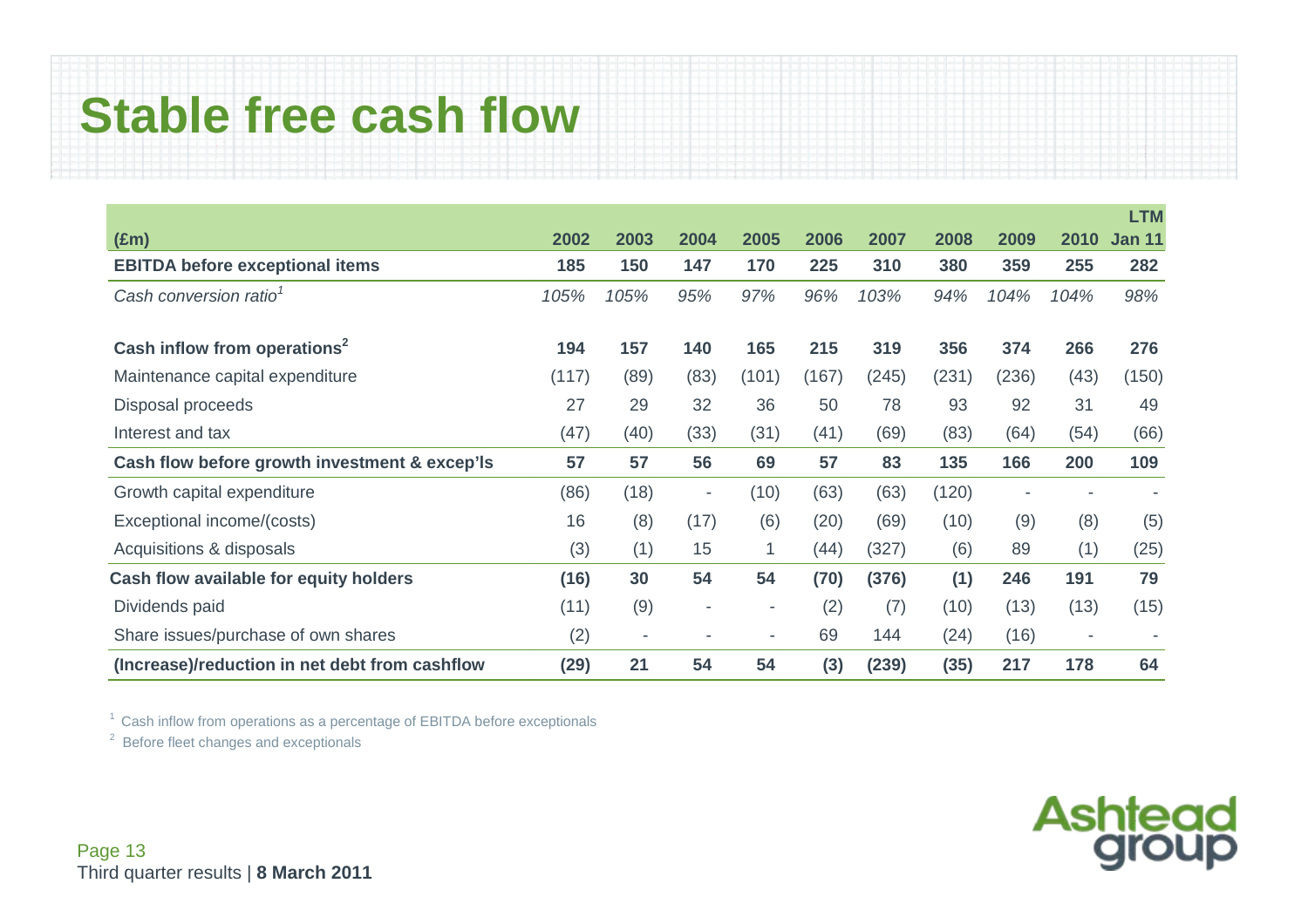### **Debt leverage**

**Net debt to EBITDA now back to our target 2-3x range**

| $(\text{Em})$                          | <b>January</b><br>2010 | <b>April</b><br>2010 | <b>January</b><br>2011 |
|----------------------------------------|------------------------|----------------------|------------------------|
| Net debt at 30 April                   | 1,036                  | 1,036                | 829                    |
| <b>Translation impact</b>              | (78)                   | (37)                 | (39)                   |
| Opening debt at closing exchange rates | 958                    | 999                  | 790                    |
| Change from cash flows                 | (135)                  | (178)                | (22)                   |
| Non-cash movements                     | 6                      | 8                    | 6                      |
| Net debt at period end                 | 829                    | 829                  | 774                    |
|                                        |                        |                      |                        |
| Comprising:                            |                        |                      |                        |
| First lien senior secured bank debt    | 361                    | 368                  | 291                    |
| Second lien secured notes              | 490                    | 513                  | 491                    |
| Finance lease obligations              | $\overline{4}$         | 3                    | 3                      |
| Cash in hand                           | (26)                   | (55)                 | (11)                   |
| <b>Total net debt</b>                  | 829                    | 829                  | 774                    |
|                                        |                        |                      |                        |
| Net debt to EBITDA leverage $(1)$ (x)  | 3.2                    | 3.1                  | 2.8                    |

#### **Interest** Floating rate: 37% Fixed rate: 63%



1 At constant exchange rate